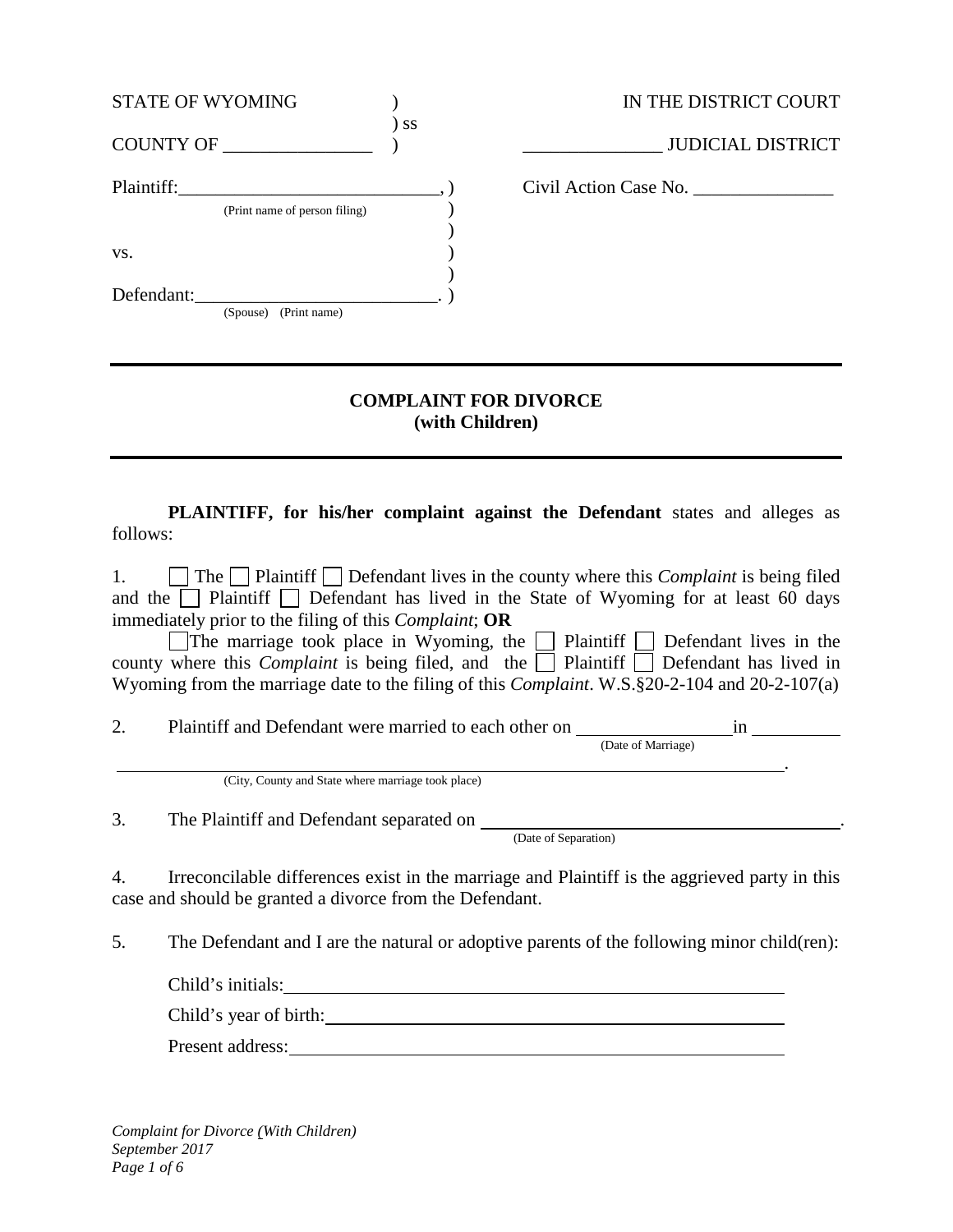## **Child's residence for the past 5 years:**

| Dates<br>(From/To) | Address (city and state) where<br>child lived | Name and current address of person(s) child lived<br>with |
|--------------------|-----------------------------------------------|-----------------------------------------------------------|
| / $present*$       |                                               |                                                           |
|                    |                                               |                                                           |
|                    |                                               |                                                           |
|                    |                                               |                                                           |
|                    |                                               |                                                           |
|                    |                                               |                                                           |

Attach a separate sheet if necessary

Child's initials:

Child's year of birth:

Present address: Note and the set of the set of the set of the set of the set of the set of the set of the set of the set of the set of the set of the set of the set of the set of the set of the set of the set of the set o

#### **Child's residence for the past 5 years:**

| Dates<br>(From/To) | Address (city and state) where<br>child lived | Name and current address of person(s) child lived<br>with |
|--------------------|-----------------------------------------------|-----------------------------------------------------------|
| / $present*$       |                                               |                                                           |
|                    |                                               |                                                           |
|                    |                                               |                                                           |
|                    |                                               |                                                           |
|                    |                                               |                                                           |
|                    |                                               |                                                           |

Attach a separate sheet if necessary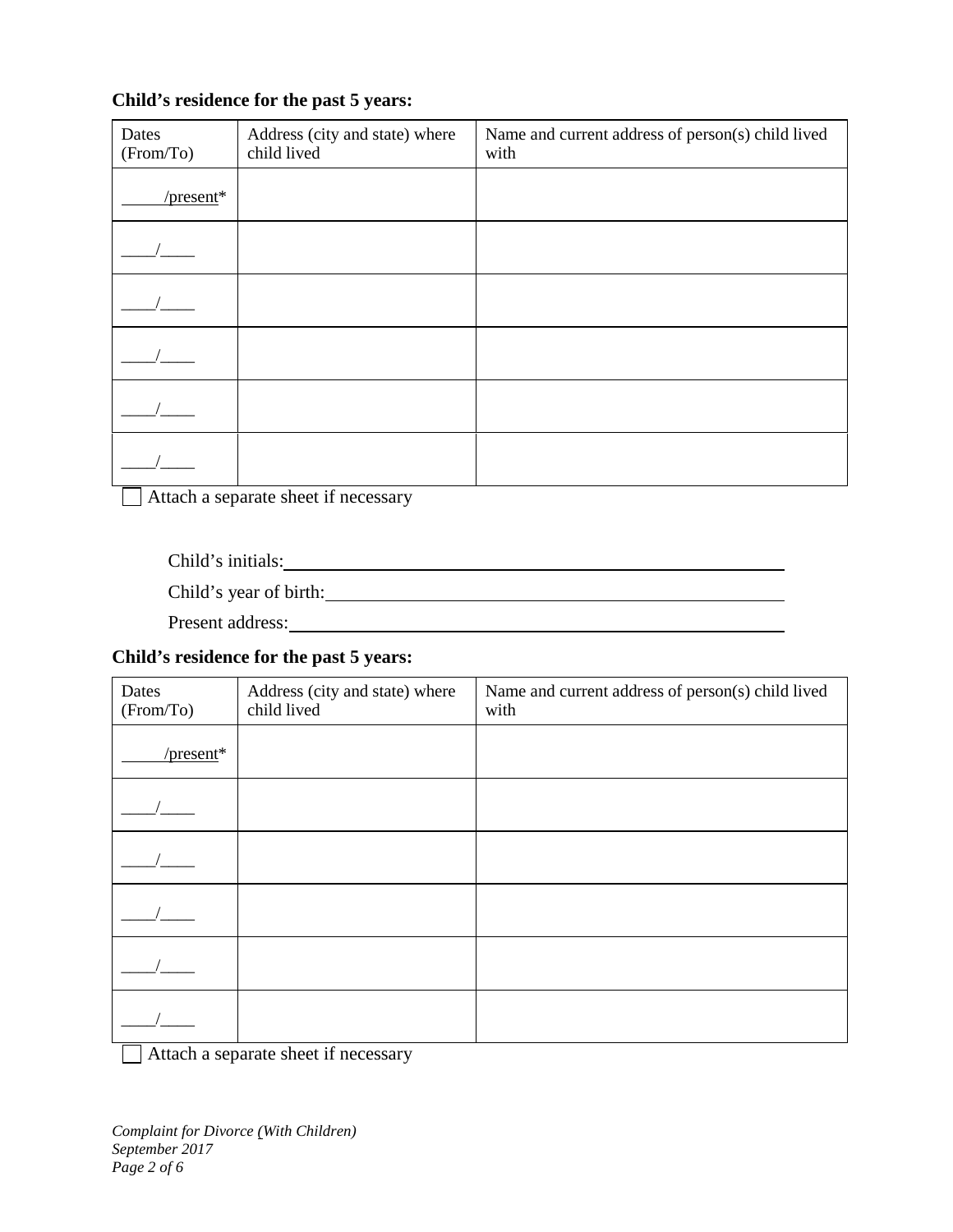Child's initials:

Child's year of birth:

Present address:

# **Child's residence for the past 5 years:**

| Dates<br>(From/To) | Address (city and state) where<br>child lived | Name and current address of person(s) child lived<br>with |
|--------------------|-----------------------------------------------|-----------------------------------------------------------|
| / $present*$       |                                               |                                                           |
|                    |                                               |                                                           |
|                    |                                               |                                                           |
|                    |                                               |                                                           |
|                    |                                               |                                                           |
|                    |                                               |                                                           |

Attach a separate sheet if necessary

Child's initials:

Child's year of birth:

Present address: Note and the set of the set of the set of the set of the set of the set of the set of the set of the set of the set of the set of the set of the set of the set of the set of the set of the set of the set o

## **Child's residence for the past 5 years:**

| Dates<br>(From/To) | Address (city and state) where<br>child lived | Name and current address of person(s) child lived<br>with |
|--------------------|-----------------------------------------------|-----------------------------------------------------------|
| / $present*$       |                                               |                                                           |
|                    |                                               |                                                           |
|                    |                                               |                                                           |
|                    |                                               |                                                           |
|                    |                                               |                                                           |
|                    |                                               |                                                           |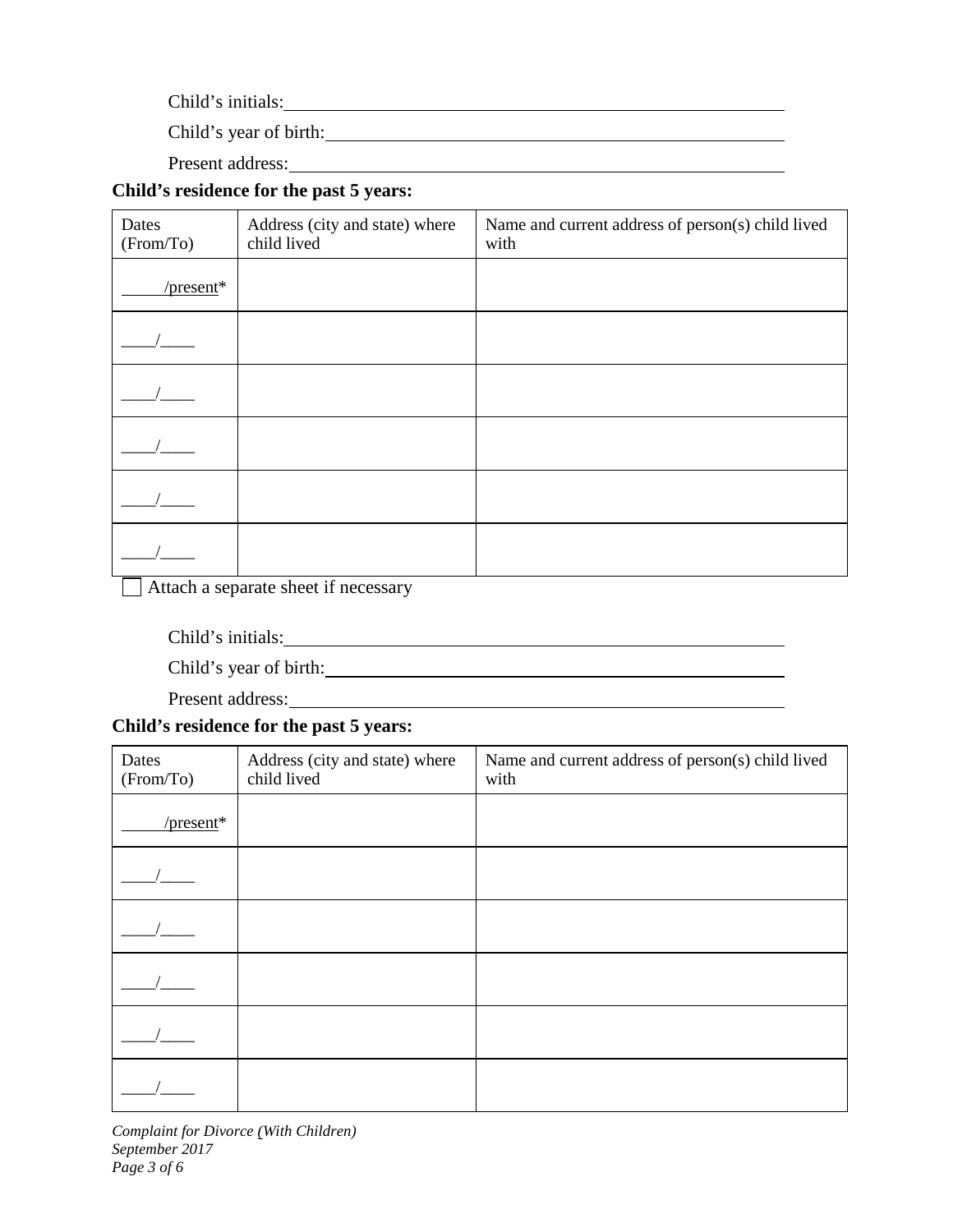$\Box$  Attach a separate sheet if necessary

6. That the child(ren) named in this *Complaint for Divorce*  $\Box$  have  $\Box$  have not been in the State of Wyoming for a period of six (6) months or more immediately before filing this *Complaint*. (If not, seek the advice of a lawyer before filing.)

7. I have not participated as a party or a witness or in any other capacity in any other court case concerning the custody of the minor child(ren) and no other court proceedings concerning the minor child(ren) (including proceedings for enforcement, domestic violence protective orders, termination of parental rights or adoptions) are currently pending in the State of Wyoming or in any other state; OR

 $\Box$  I have participated as a party or witness or in another capacity in another court proceeding concerning the custody, allocation of decision-making, or visitation/parenting time of the child(ren) listed in this *Complaint for Divorce* as follows: (Please be specific and include the case number, court, state and nature of case, date of child-custody determination, if any, and the initials of the child(ren) involved)

8.  $\Box$  I know of no person not a party to these proceedings who has physical custody of the minor child(ren) or who claims to have custody or visitation rights with respect to the minor child(ren); OR

 $\Box$  The following people are not parties in this matter, but have physical custody of the child(ren) or claim rights of parental responsibilities, legal custody or physical custody, or visitation/parenting time with the child(ren):  $\frac{1}{\text{(List Names and Addresses)}}$ 

9. To the best of Plaintiff's knowledge,

- Neither party is pregnant, **OR**
- The  $\Box$  Plaintiff  $\Box$  Defendant is pregnant [If pregnant, consult an attorney. Your divorce may not be able to be final until after the baby is born.]; and The baby is due on or about (date), (and, check one space below): The Plaintiff and Defendant are the biological parents of the child, OR
	- Plaintiff is not the biological parent of the child, OR

Defendant is not the biological parent of the child.

10.  $\Box$  Plaintiff OR  $\Box$  Defendant is a fit and proper person to have the primary care, custody and control over the minor child(ren) subject to the other parent's right of reasonable visitation; OR

Both parties are fit and proper persons to share custody and control over the minor child(ren).

*Complaint for Divorce (With Children) September 2017 Page 4 of 6*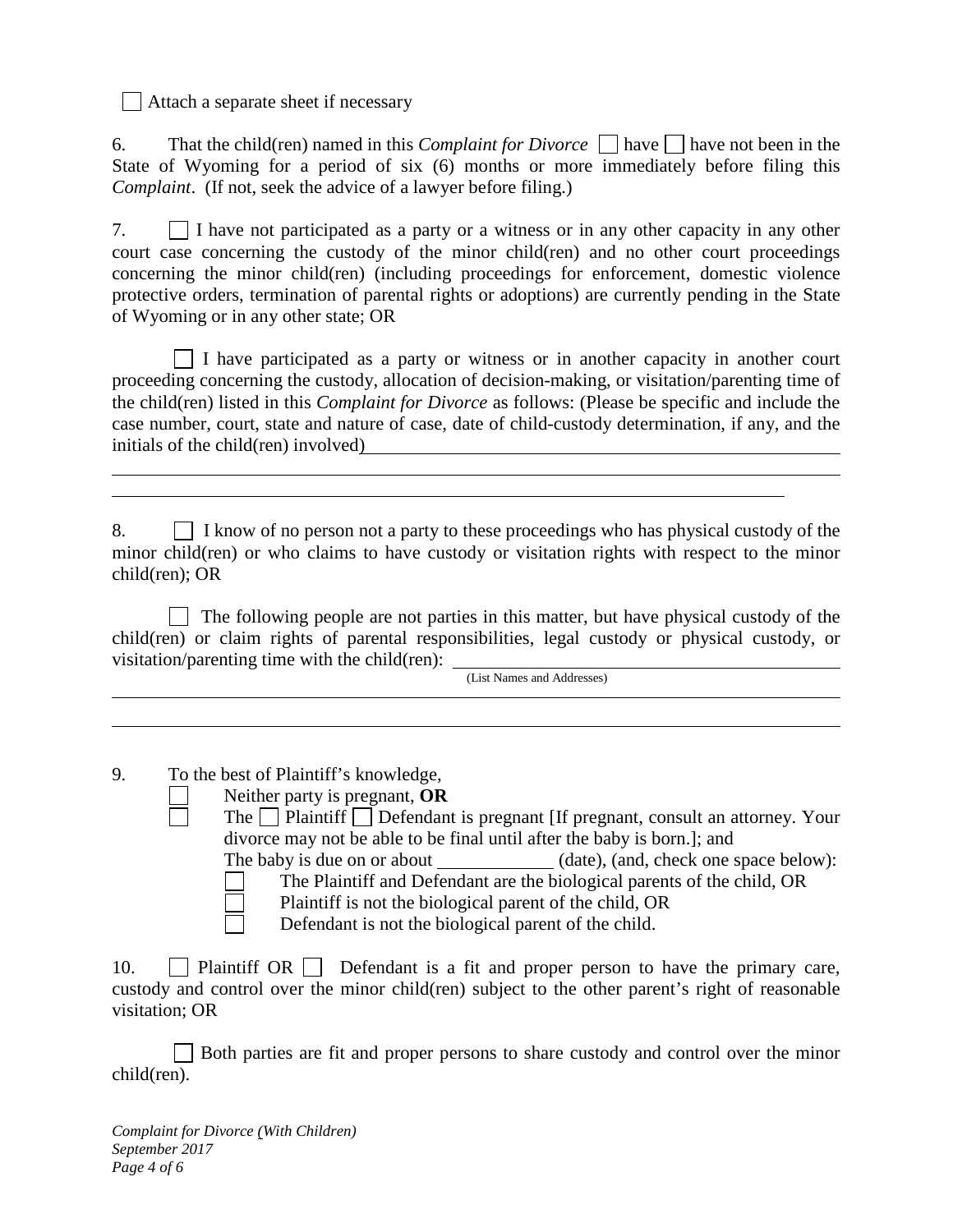11.  $\Box$  Plaintiff OR  $\Box$  Defendant is capable of paying child support.

12. The Court should order that Plaintiff OR Defendant OR Both Parents provide medical insurance for the minor child(ren) if it can be obtained at a reasonable cost with benefits available to the minor child(ren) and that  $\Box$  Plaintiff OR  $\Box$  Defendant OR  $\Box$  Both Parents be liable to pay any medical expenses, including any deductible or co-pay, not covered by insurance coverage.

13. The parties have accumulated certain property and debts during the course of their marriage, which should be equitably divided by the Court.

14. The Court should award  $\Box$  Plaintiff OR  $\Box$  Defendant spousal support/alimony in a reasonable amount to be determined by the Court based on the  $\Box$  Plaintiff's  $\Box$  Defendant's need and the  $\Box$  Plaintiff's  $\Box$  Defendant's ability to pay as follows:

\_\_\_\_\_\_\_\_\_\_\_\_\_\_\_\_\_\_\_\_\_\_\_\_\_\_\_\_\_\_\_\_\_\_\_\_\_\_\_\_\_\_\_\_\_\_(use additional paper if necessary); **OR**

 $\Box$  Neither party shall be awarded spousal support/alimony.

15. The  $\Box$  Plaintiff's  $\Box$  Defendant's previous name may be restored if he or she desires.

**WHEREFORE**, the Plaintiff respectfully requests that the Court:

1. Grant the Plaintiff a divorce from the Defendant and dissolve the marriage;

- 2. Award**:**
	- a.  $\Box$  The parties joint legal custody and  $\Box$  Plaintiff or  $\Box$  Defendant to have physical custody; **OR**

\_\_\_\_\_\_\_\_\_\_\_\_\_\_\_\_\_\_\_\_\_\_\_\_\_\_\_\_\_\_\_\_\_\_\_\_\_\_\_\_\_\_\_\_\_\_\_\_\_\_\_\_\_\_\_\_\_\_\_\_\_\_\_\_\_\_ \_\_\_\_\_\_\_\_\_\_\_\_\_\_\_\_\_\_\_\_\_\_\_\_\_\_\_\_\_\_\_\_\_\_\_\_\_\_\_\_\_\_\_\_\_\_\_\_\_\_\_\_\_\_\_\_\_\_\_\_\_\_\_\_\_;

- b.  $\Box$  The parties joint legal and joint physical custody; **OR**
- c.  $\Box$  Plaintiff or  $\Box$  Defendant to have sole legal and physical custody; **OR**
- d.  $\Box$  Other (Please describe desired legal and physical custody arrangement in detail)

3. Order that the Plaintiff OR Defendant pay child support in an amount determined by the Court using the Wyoming Child Support Guidelines;

4. Order that the **Plaintiff OR** Defendant, OR Both parents provide medical support for the minor child(ren);

5. Order a just and equitable division of the marital property and debts;

6. Order that:

No party is entitled to spousal support; OR

Reasonable spousal support should be paid by  $\Box$  Plaintiff, OR  $\Box$  Defendant as the circumstances and facts may require;

*Complaint for Divorce (With Children) September 2017 Page 5 of 6*